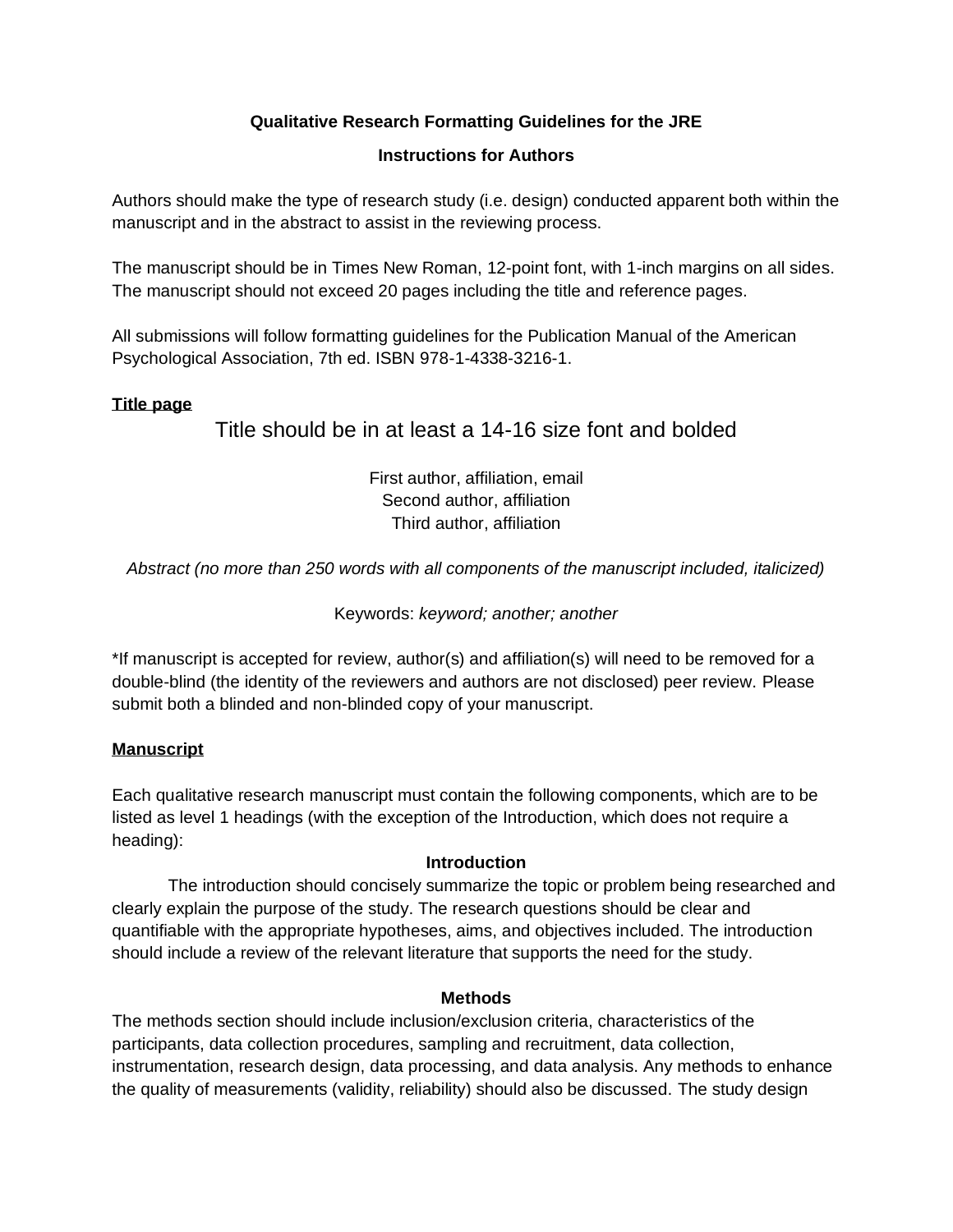should be appropriate for the research question(s) and enough detail should be included for replication of the study. Any potential bias should be disclosed. Sufficient time should also be allowed for data collection and analysis in an effort to reasonably answer the research question(s).

#### **Results**

Results should be clearly presented and accurate. All relevant data is to be included. Any narrative description of the data should be consistent with coinciding tables and figures. Provide sufficient detail concerning the participants and data analysis. Report any problems experienced that could affect the validity of the findings.

#### **Discussion and Conclusion**

The discussion should include whether the findings support or refute the initial hypothesis. Findings should be discussed in relation to the work of others and how the research adds to the body of existing literature. Authors should include an interpretation of the findings and whether or not they can be generalized to a larger population. Implications of the study and areas for future research should be included. Conclusions should be supported by the data. Limitations and contradictory evidence should be addressed logically.

#### **Tables and Figures**

Tables and figures should follow APA formatting and be presented in a clear and appropriate manner. The tables and figures should be consistent with any narrative description in the text. Figure legends and table headings should concisely describe what is shown.

#### **References**

Should begin on a new page and follow APA guidelines for reporting. All references should be cited within the manuscript at least once. Cited studies should include both current knowledge (recent publications) and key references for initial theories/discoveries.

#### **Appendices**

Appendices should only be included if applicable and page limit permits. This material should help supplement the manuscript (help the reader better understand or replicate the study). An example of a document to be included as an appendix would be a survey.

A call for manuscripts will occur approximately twice per year. All manuscripts will be submitted to the CVENT platform. The co-editors will review each submission for topic and research design. Manuscripts meeting journal quality standards and topics of interest will be sent to two reviewers with content knowledge of topic and/or research design. Reviewers will be given approximately 4 weeks to conduct their reviews and provide their recommendations for revision and potential for publication. If revisions are recommended, authors will be given 2-4 weeks to complete depending on the amount of revision requested. Revised manuscripts will then be sent back to reviewers. Following the final review, a recommendation for publication will be made. If the two reviewers have differing opinions, the co-editors will make the ultimate